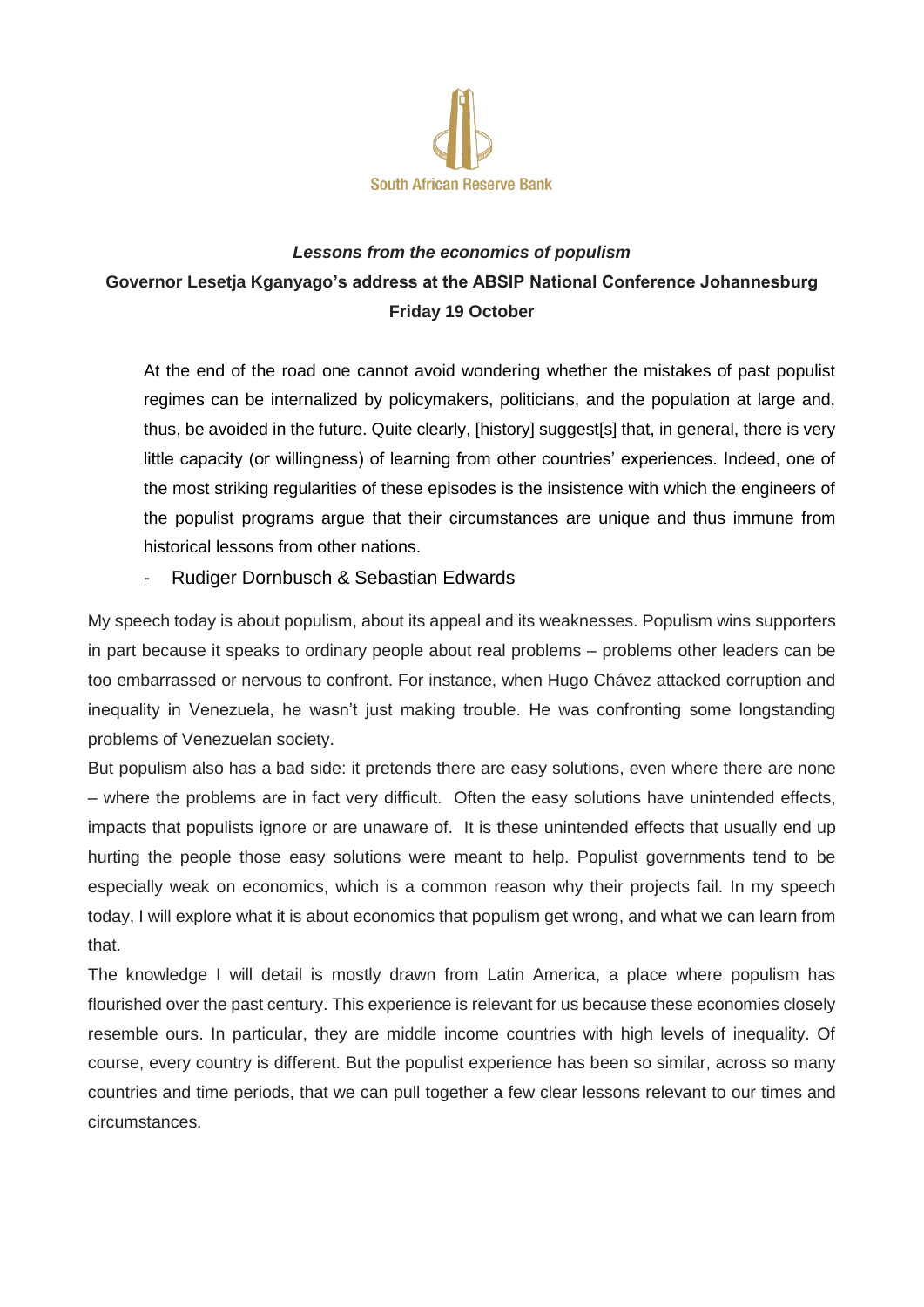Economic populism starts with deep dissatisfaction.<sup>1</sup> Too much unemployment, too much inequality, too much poverty. The populist solution is to start spending – push as much demand as possible into the economy, without consideration of constraints. The argument is that more spending will make people better off. More demand encourages more supply, meaning more jobs and more investment. It's supposed to be a virtuous circle. So the government starts spending money – as much as possible. It borrows from people's pension funds. It borrows from the central bank and demands it buys its debt – which means printing money. It spends the foreign exchange reserves.

And at first sight, it works. As scholars of populism have noted, the immediate consequence of these policies tends to be an economic boom. People who warn that populism is a disaster will look foolish. There is more growth and big wage increases and more jobs.

But it doesn't last. Time and time again, the boom turns to bust. Inflation shoots up and growth collapses. Some populists realise their strategy has failed and change course. Others put their countries through even greater pain. During the 1950s, the Argentine president Juan Perón effectively aborted his populist programme when inflation neared 50%.<sup>2</sup> In Peru, Alan García abandoned his stimulus programme in 1988, with inflation well over 1000%. 3 In Venezuela, inflation is expected to reach one million percent this year, $4$  and people are fleeing the country to find food, but the policy direction still hasn't changed.

What is it about the populist recipe that goes wrong? The literature focuses on two kinds of constraints: inflation and the balance of payments. Now these are things populists probably don't see coming. They don't understand the causes of inflation very well. And they may not even know what the balance of payments is. But these are powerful forces, and ignoring them doesn't mean they will leave you alone.

The inflation problem is fairly simple. If a government wants to stimulate demand, it will want low interest rates, and it will demand that the central bank print money to buy its bonds. This extra money does a couple of things. It raises demand, and with the economy running hot, firms and workers put up their prices. It causes the exchange rate to depreciate. And because people see the government is printing money, they start to put a lot of time and effort into figuring out where inflation is going, and raising their prices to keep ahead of it. This process then gets worse over time. In the first year, you get a fair amount of growth and a bit more inflation. In the second year, you get even more inflation and less growth. A few years in, inflation is running at very high levels – there are cases of inflation exceeding several thousand per cent a year, including Peru and Brazil, and as Zimbabwe showed us, there are many more zeroes that can be added after that. This is poison to an economy – it destroys people's savings and shuts down longer-term credit markets. It also interferes with the

 $\overline{a}$ 

<sup>1</sup> This discussion of populist macroeconomics draws on the seminal essay by Rudiger Dornbusch and Sebastian Edwards (1990) "The Macroeconomics of Populism" in *The Macroeconomics of Populism in Latin America*, University of Chicago Press

<sup>2</sup> Paul H. Lewis (1990). *The Crisis of Argentine Capitalism,* University of North Carolina Press

<sup>&</sup>lt;sup>3</sup> John Crabtree (1992) *Peru Under García: An Opportunity Lost,* University of Pittsburgh Press <sup>4</sup> Alejandro Werner (2018, July 23) "Outlook for the Americas: A tougher recovery" Available at:

https://blogs.imf.org/2018/07/23/outlook-for-the-americas-a-tougher-recovery/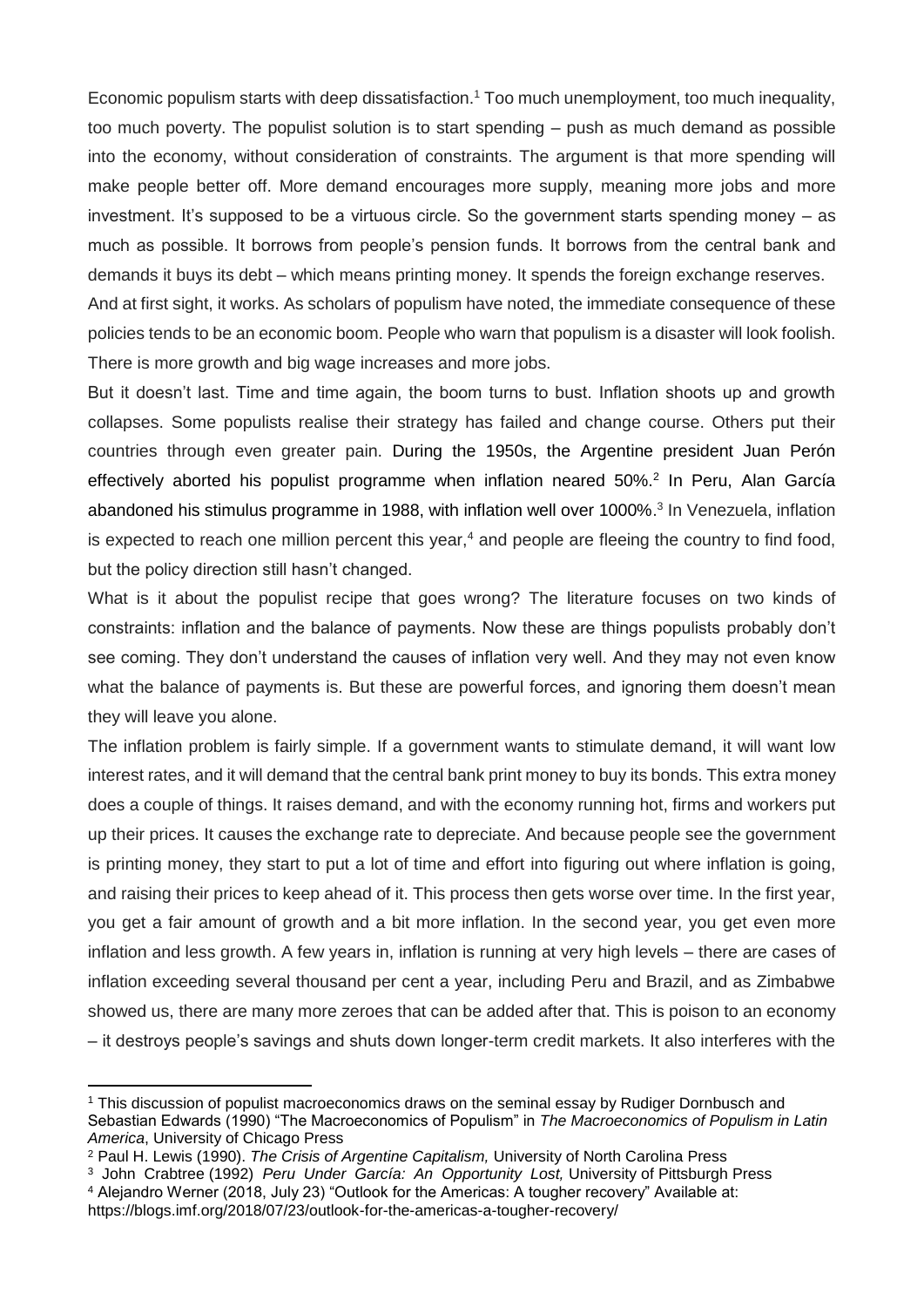everyday business of buying and selling goods and services. So what starts with a nice growth bump ends in a deep depression, and a large increase in poverty.

The other constraint is the balance of payments. When a populist government starts to push up spending, it increases domestic demand. That doesn't change foreign demand so you don't get more exports. In fact, local producers will probably be so worried about policy consistency and rising inflation that exports will stagnate. But the import bill still rises as demand booms, and that import bill needs to be paid somehow. Populists may hope that new demand will all go into domestic production, but they are invariably proved wrong. There are no modern economies that produce everything they need locally, from oil to machinery to food to smartphones. And foreigners like to be paid in hard currency, not an inflation and depreciation-prone currency.

The shortage of forex therefore becomes a constraint – a bottleneck. No matter how much demand you push into the economy, you don't get more supply because you can't finance enough imports. In economic terms, the import-intensity of demand means an economy can overheat even when other factors of production are lying idle, with high unemployment or factories operating below capacity.

The symptoms of this foreign exchange constraint will be a widening current account deficit and strong depreciation pressure on the currency. So long as there are foreign exchange reserves left, or there are people willing to lend you dollars, the boom can go on. But as financing dries up, the government ends up going to the only lender who will still take its calls, the IMF. Of course, the IMF isn't interested in funding an unsustainable spending programme. So this means accepting the kind of spending cuts populists started out rejecting.

There is also a third kind of constraint on populism, which moves a bit slower but may be the most dangerous of all. I'll call it the "know-how" constraint, and it is fundamentally about the sources of wealth. In the populist narrative, that story is simple. They say, our country is rich. If the people are poor, that must be because someone else has hoarded these riches – like foreigners, or elites. The solution, then, is to redistribute the wealth to the people.

In practice, however, although populists reliably point to sources of great wealth that they plan to redistribute – oil, land, gold, or something else – they invariably run into macroeconomic trouble. The wealth doesn't cover the extra spending they want to do. And they don't appreciate that their antimarket rhetoric and policies disrupt production and kill off investment. As a result, they can deliver temporary consumption booms, but not lasting improvements in welfare. Redistributing an existing stock of wealth does not mean that that stock of wealth can be built again.

Perhaps the most profound meditation on why this happens comes from Ricardo Hausmann, a Venezuelan economist and former finance minister currently teaching at Harvard. Professor Hausmann has, of course, had personal experience of a country that seems rich but whose people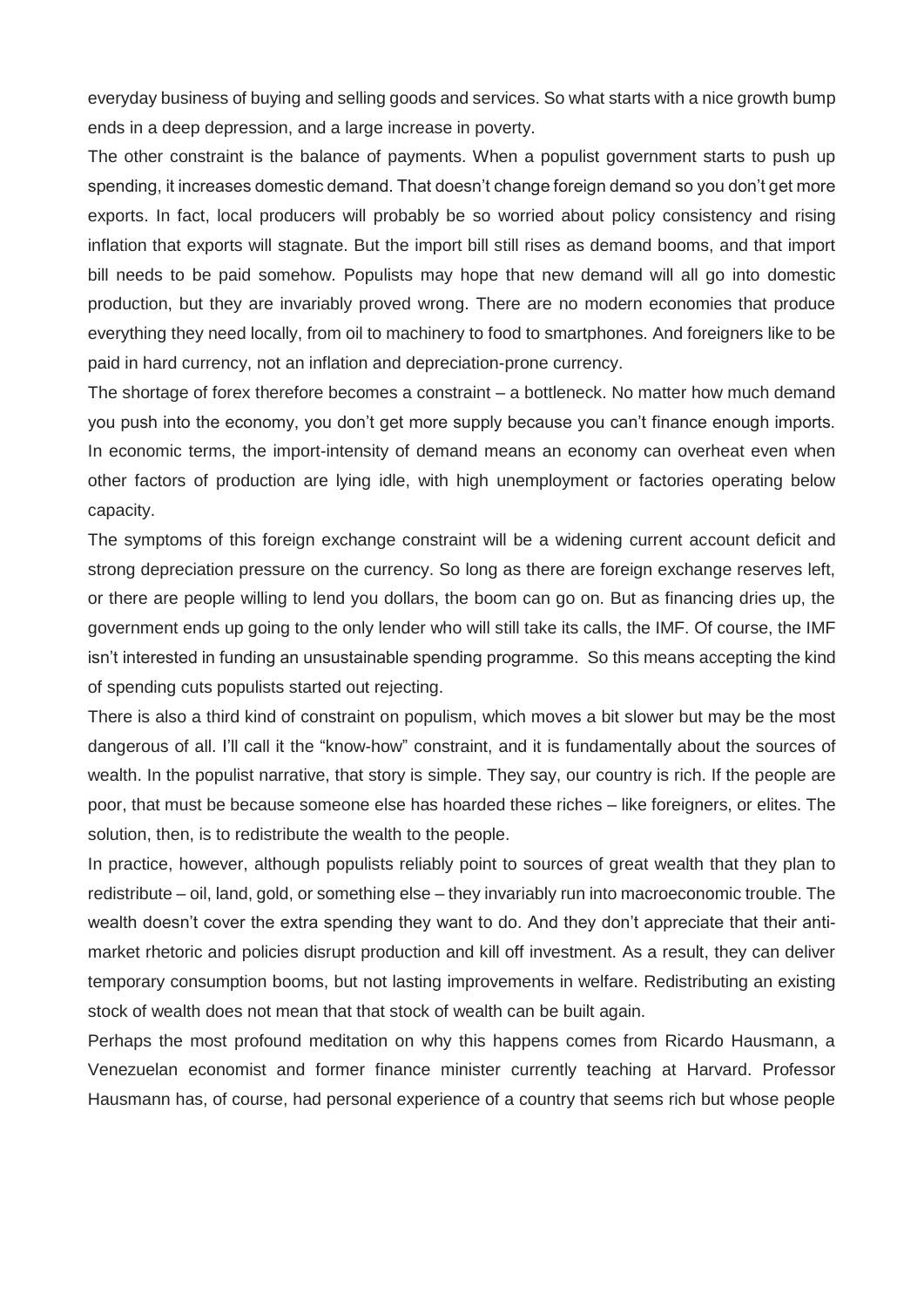are nonetheless persistently poor. Accordingly, his analysis emphasises the value of know-how, of expertise.<sup>5</sup> Lasting wealth, by this account, isn't in a country's soil but in its citizen's heads.

Countries get rich because people develop specialised skills, and because they find ways to cooperate so they can do things much too complex for any individual to do alone. To handle all this complexity and specialisation, people gather in firms, and firms interact in markets. The state can help with this whole process, for instance through investing in education, guaranteeing security and providing other public goods. But if the state declares war on market mechanisms and condemns rich people, it starts to break the machine that generates wealth. It kills off investment. It scares skilled people away. In this world, natural resources don't get used effectively, no matter how abundant they are, and the economy doesn't develop other kinds of industries either.

This theory helps explain why resource wealth does not always generate national prosperity. Certainly, there are countries with natural resources that are either very rich, like Norway, or that are reasonably prosperous, like Botswana. But there are also countries with the exact same resources that are poor, like Angola with oil or Sierra Leone with diamonds. And while there are countries that lack extraordinary natural resource endowments and are poor, like Malawi,<sup>6</sup> there are also countries that are resource-poor but highly developed, like South Korea or Germany. Clearly, there is more to wealth than winning the commodity lottery.

This message doesn't appeal to populists. For instance, populists do not want to hear about how a resource like oil is difficult to extract, that it requires highly qualified people and carefully maintained infrastructure and well-organised firms to manage the whole process.

More broadly, populists aren't really interested in the hard work of development, the patient progress whereby you grow incomes by a few per cent a year, until after a generation you've become a developed country. For them, the country is already rich, and because the country is rich, the problem must be that someone is stealing the wealth.

Unfortunately, people fall for 'get rich quick' schemes all the time, and countries can fall for them too. There is abundant evidence that the economic strategy of populism leaves people worse off than they were before. Yet somehow, the same ideas show up time and again, as if no-one ever learned from past mistakes. The disaster playing out in Venezuela at the moment is no surprise to anyone who knows anything about Latin American history. We have seen the same basic story in Argentina, Brazil, Chile, Peru and elsewhere. But all these economic disasters on Venezuela's doorstep couldn't spare that country from doing the same terrible things to itself.

Yet it is perhaps too strong to conclude humans never learn. Venezuela aside, other countries have learned from populist mistakes, and constructed defences against repeating those errors. The fundamental mistake of economic populism is failing to understand constraints. Accordingly, the

**.** 

<sup>5</sup> Hausmann, R., (2016). Economic Development and the Accumulation of Know-how. *Welsh Economic Review*. 24, pp.13–16. Available at: [http://doi.org/10.18573/j.2016.10049.](http://doi.org/10.18573/j.2016.10049) See also Hausmann (2017, March) "Das Knowhow Kapital" available at: [https://www.project-syndicate.org/commentary/south-africa-zuma](https://www.project-syndicate.org/commentary/south-africa-zuma-knowhow-shortage-by-ricardo-hausmann-2017-03)[knowhow-shortage-by-ricardo-hausmann-2017-03](https://www.project-syndicate.org/commentary/south-africa-zuma-knowhow-shortage-by-ricardo-hausmann-2017-03)

<sup>6</sup> For a discussion of the Malawian example, see Paul Collier (2007) *The Bottom Billion*, Oxford University Press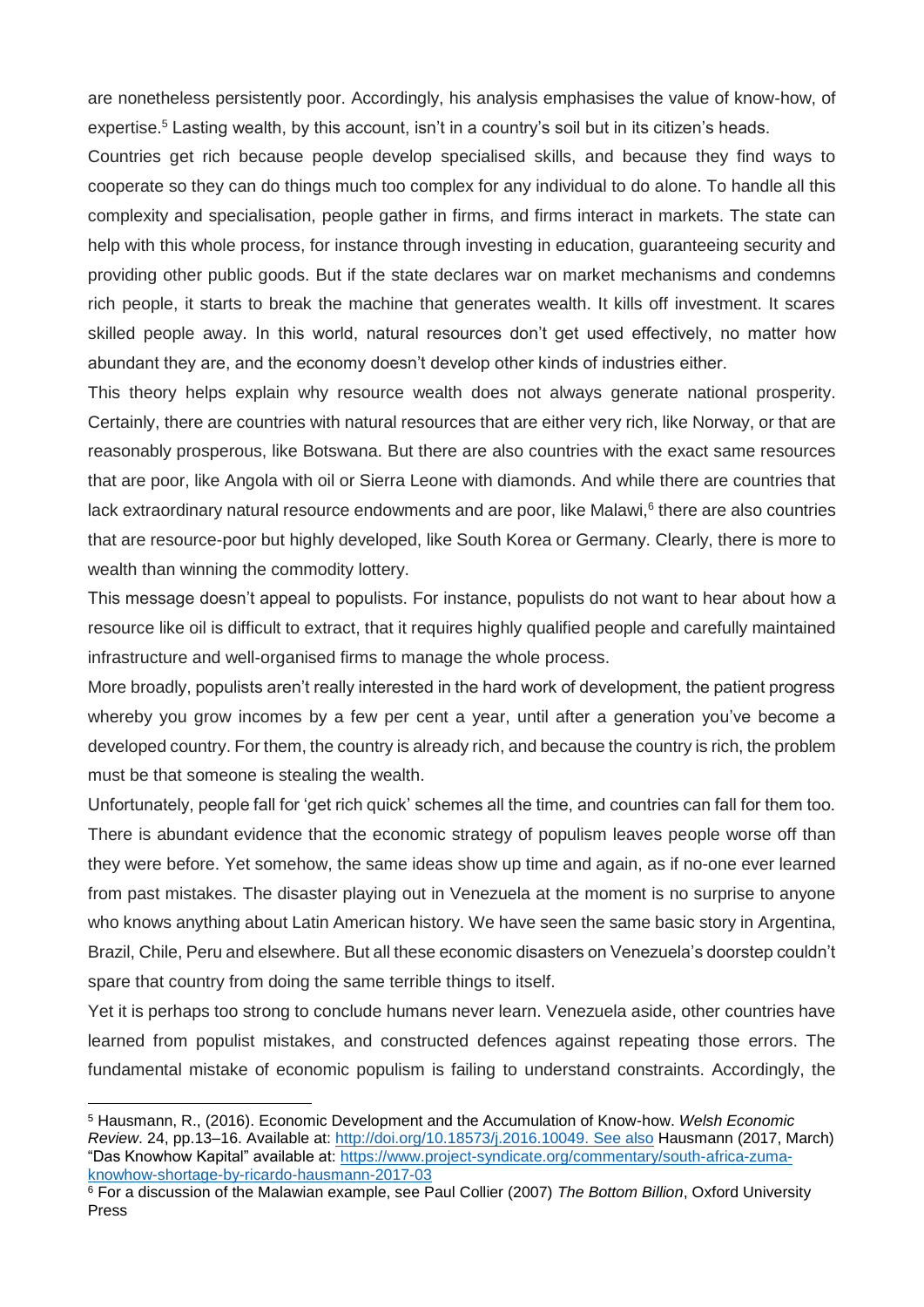fundamental solution countries have adopted is building constraints into their policy framework. Instead of madly insisting there are no limits, no constraints, that everything is possible, policymakers look for what freedom of manoeuvre they enjoy within economic reality. In a sense, they design their macroeconomies to have brakes and airbags, not just accelerators.

Of course, accelerators are still useful. Modern policymakers almost universally acknowledge that there are times and places where policy stimulus is appropriate. But those tools are for smoothing output over the cycle. They can't deliver long-run development, and they won't work in the presence of bottlenecks. If a government is facing rising inflation and a binding balance of payments constraint, stimulus is precisely the wrong strategy – as Turkey's financial crisis is once again reminding us. Denying this reality just makes reality more painful.

So what are the policy frameworks countries use to accommodate reality? Latin American economists like to talk about a policy tripod, comprising inflation targeting, a floating exchange rate, and measures to protect fiscal sustainability.

The first part of the tripod, inflation targeting, directly tackles the problem of the inflation constraint, without sacrificing flexibility. If an economy is struggling and inflation is low, it's an easy call to cut rates. If inflation expectations are well-anchored in line with the target, it's easy to look through temporary supply shocks, such as oil or food price spikes. And if inflation is rising and inflation expectations are getting out of control, the policy framework will tell you it's time to tighten, and an independent central bank will have the means to do so. If twenty years ago Venezuela had embraced inflation targeting and central bank independence, today they would have low and stable inflation, not hyperinflation. And they would be richer for it, even though they would at some point had to raise rates and made themselves unpopular. It is better to have unpopular central bankers from time to time than hyperinflation and expanding poverty.

The second leg of the policy tripod is a floating, market-determined exchange rate. Again, this sends everyone the right signals. If the currency is depreciating, it tells importers to cut back, and it tells exporters to raise production. By contrast, a fixed exchange rate helps everyone hide from economic realities too long – leading an economy to rely too much on imports, and to borrow too much in foreign currency. Fixed exchange rates create the appearance of stability, but they are so brittle that when they fail, they fall apart completely, doing tremendous damage. By contrast, floating exchange rate regimes are volatile, but resilient – they give you bad news immediately and help you deal with it, instead of storing it up for later.

The final leg of the tripod is some kind of fiscal rule, to protect government's solvency even when short-term pressures to spend more and borrow more are very high. Chile, for example, has built systems to save copper income in good times, so when bad times come they don't have to slash spending at the worst possible moment. Brazil has a fiscal responsibility law, which is meant to guarantee a primary budget surplus except in emergencies, so debt levels stabilise over the economic cycle.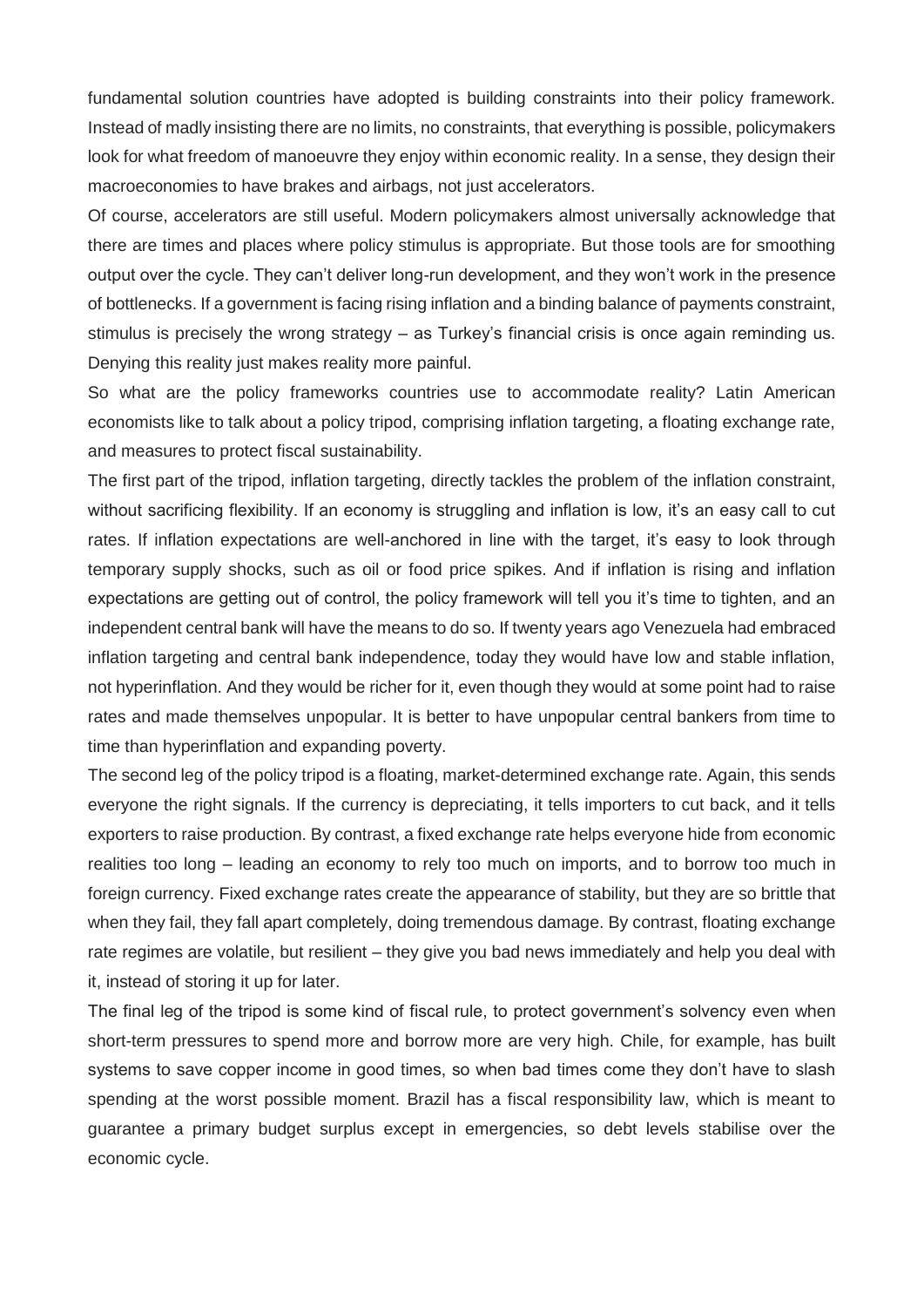Unfortunately, fiscal rules have proven easy to break. The result is that countries can slip back into unsustainable fiscal policies, as has happened in Brazil, even as the other parts of the tripod stay standing. In South Africa, we have implemented a policy of fiscal transparency, so everyone can see what fiscal policy is doing and what we expect it to do. This has prompted a clear message from analysts, investors, the ratings agencies, international organisations and others that South Africa needs to maintain budget responsibility and get State-Owned Enterprise risks under control. This is a priority government has reiterated in successive Budget documents.

This macroeconomic tripod is not perfect. Unfortunately, there is no constitutional autopilot that can be written into law and will then produce national prosperity. That said, a sound macroeconomic framework can prevent a lot of pain. This is important, because the temptation to do the wrong thing is clearly strong. This is evident from all the economic mistakes countries have made in history, and continue to make today. But I also know it is true because I often hear people in South Africa contemplating these temptations. People ask, wouldn't it be worth taking big risks, having more inflation, borrowing as much as we can get away with, if only we could get some growth and some jobs? They even say, in a highly unequal country like South Africa, wouldn't it be politically safer to take macroeconomic risks to try and get poverty and unemployment lower? But this is wrong, for two reasons.

First, this only seems attractive until you've actually tried it. Macroeconomic stability is like oxygen. You don't miss it until you haven't got it, and then it's all you can think about. People who want to engineer a short term boom and ignore the long term costs won't like it when the long-term shows up, which history suggest normally starts after about two years. If you don't think inflation matters, go try some. Or ask all the Zimbabweans or Venezuelans who had to leave their countries when their economies collapsed. Unorthodox policies have totally orthodox consequences, as those people can confirm.

Second, countries with difficult social foundations need to be *more* careful about macroeconomic stability, not more reckless. That's because a macroeconomic crisis is an incredibly wrenching social experience, and you need a very strong society to get through one peacefully. When a country blows up its own macroeconomy, its policy options narrow, to the point where all the choices are bad ones. If you can get anyone to lend to you, it will be the IMF. One way or another, you will end up doing real and brutal austerity. What we have had in South Africa over the past few years isn't anything like this. We have interest rates close to all-time lows – the repo rate is at 6.5% currently – and government spending has been increasing every year, faster than inflation. Real austerity is having interest rates at 65%, as in Argentina at present, and cutting pensions and grants and firing government employees. We should avoid reckless economic policies unless we want to risk putting our society through that pain and stress.

This brings me to end of my speech. In conclusion, I would like to leave you with four principles for confronting populist economic policies, drawn from the ideas I have discussed today.